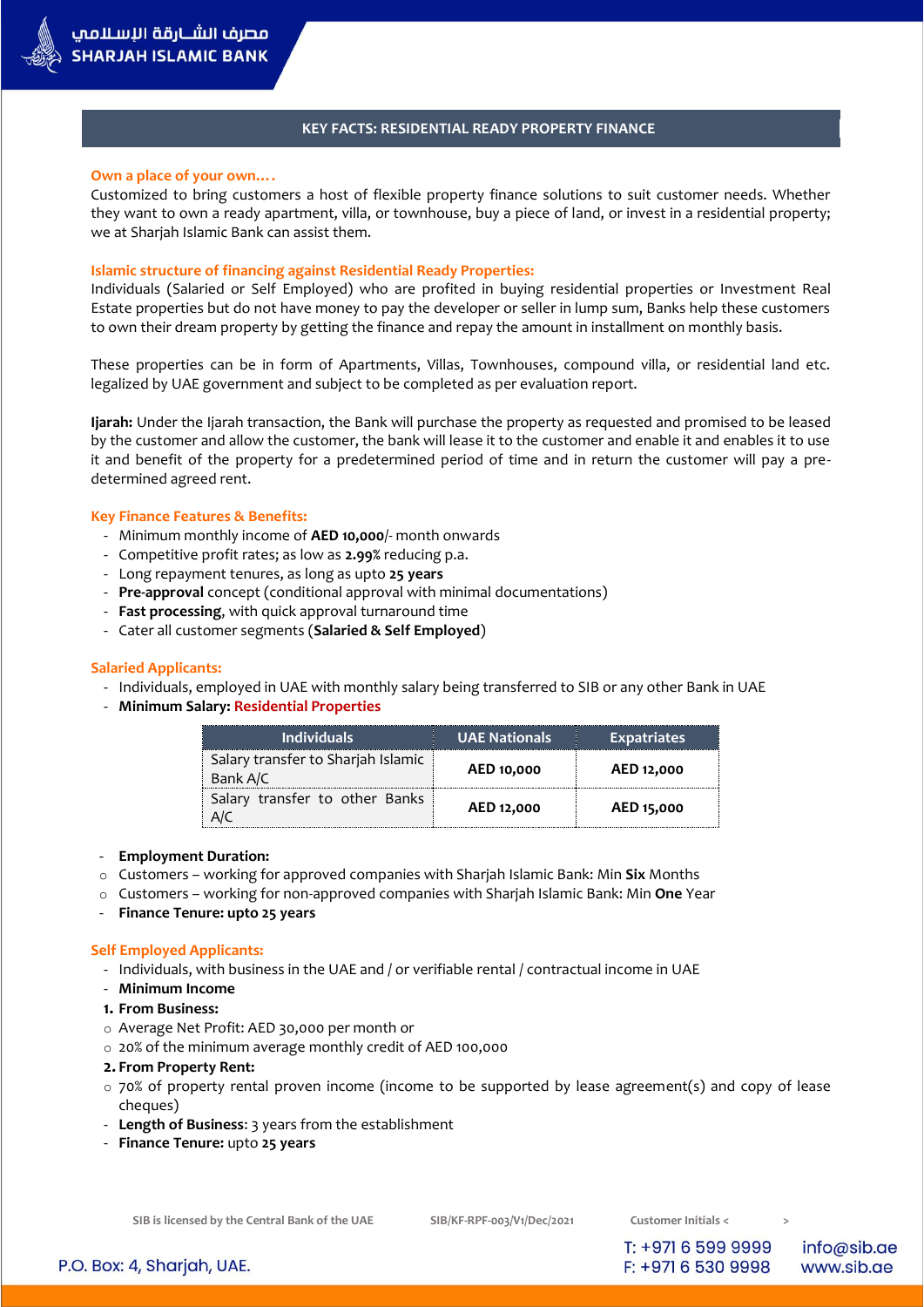# **Finance to Value (FTV): Residential Properties**

| <b>Residential Property</b> | <b>UAE Nationals</b> | <b>Expatriates</b> |  |
|-----------------------------|----------------------|--------------------|--|
| <b>Finance Amount</b>       | Max: AED 8 Mn        | Max: AED 8 Mn      |  |
| <b>Finance to Value</b>     | Upto $85\%$          | Upto 80%           |  |

# **Key Basic Documentation Requirement: Salaried Applicants**

- Application form duly singed by customer
- Valid UAE National ID and passport showing the residence visa
- Current dated Salary certificate
- Bank statement for 6 months showing 6 salaries
- Documentation Fee: 1% of the approved finance amount. Advance documentation fees; amount of AED 2,000 of the total 1% documentation fee of the finance amount (to be paid along with the finance application)
- Property documents Sale Agreement, copy of property Title Deed, completion notice/certificate

# **Key Basic Documentation Requirement: Self Employed Applicants**

- Application form duly singed by customer
- Valid UAE National ID and passport showing the residence visa
- Documentation Fee: 1% of the approved finance amount. Advance documentation fees; amount of AED 2,000 of the total 1% documentation fee of the finance amount (to be paid along with the finance application)
- Property documents Sale Agreement, copy of property Title Deed, completion notice/certificate

# **Applicants with Business Income:**

- Bank statement for 6 months Personal and / OR Business
- Trade License
- Copy of Chamber of Commerce Registration
- Memorandum & Articles of Association
- Financial statements audited of last two years

# **Applicants with Property Rental Income:**

- Six Month's Copy of Personal Bank Statements; showing monthly / annual rental income
- Copies of rental income supporting documents; i.e: lease agreement(s) and lease cheque(s) showing monthly / annual rental income, title deed of the rented property

## **Current Profit Rates:**

## **a) Residential Ready Properties – New Finance:**

|                                                                    | <b>Ready Property (New Finance)</b>                                    |                       |              |                 |
|--------------------------------------------------------------------|------------------------------------------------------------------------|-----------------------|--------------|-----------------|
| Segment / Rates<br>(Reducing p.a.)                                 | (acquiring a House, all types of Buyout & Additional Finance<br>Cases) |                       |              |                 |
|                                                                    | 1st Year<br><b>Fixed Rate</b>                                          | 2nd Year on<br>Margin | <b>EIBOR</b> | Minimum<br>Rate |
| Salaried - SIB Salary Transferred                                  | 2.99%                                                                  | 2.75%                 | 6 Months     | 5.50%           |
| Salaried - SIB Non-Salary Transferred                              | 3.25%                                                                  | 3.25%                 | 6 Months     | 5.50%           |
| Self-employed - All segments &<br>Properties in Dubai              | 3.75%                                                                  | 3.50%                 | 6 Months     | 5.50%           |
| Self-employed - All segments &<br>Properties in all other Emirates | 3.99%                                                                  | 4.25%                 | 6 Months     | 5.50%           |

T: +971 6 599 9999

F: +971 6 530 9998

info@sib.ae www.sib.ae

P.O. Box: 4, Sharjah, UAE.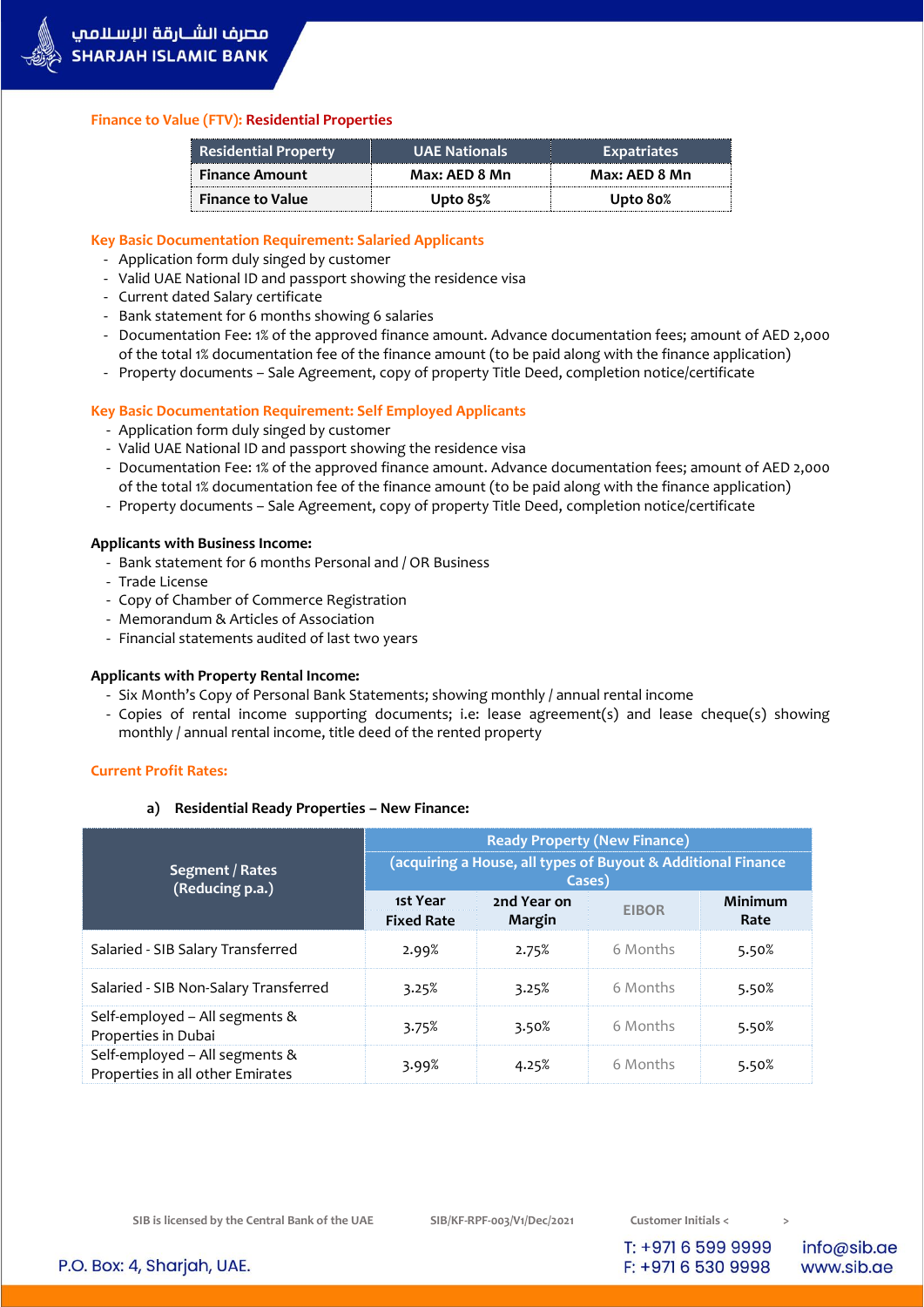# **b) Residential Land:**

| Segment / Rates<br>(Reducing p.a.)       | <b>Land New Finance</b><br>(acquiring a House, all types of Buyout & Additional<br><b>Finance Cases)</b> |              |                     |
|------------------------------------------|----------------------------------------------------------------------------------------------------------|--------------|---------------------|
|                                          | Margin                                                                                                   | <b>FIROR</b> | <b>Minimum Rate</b> |
| Salaried - SIB Salary Transferred        | 3.25%                                                                                                    | 6 Months     | 5.50%               |
| Salaried - SIB Non-Salary<br>Transferred | 3.75%                                                                                                    | 6 Months     | 5.50%               |
| Self-employed – All segments             | 4.75%                                                                                                    | 6 Months     | 5.50%               |

# **Fees and Charges:**

| Ser. | <b>Service</b>                                                                                | Fees                                                                                                                                                                                                                                                                                                                                                                                                                             |  |
|------|-----------------------------------------------------------------------------------------------|----------------------------------------------------------------------------------------------------------------------------------------------------------------------------------------------------------------------------------------------------------------------------------------------------------------------------------------------------------------------------------------------------------------------------------|--|
| 1.   | Documentation fee<br><b>Residential Properties</b>                                            | - 1.00% of the approved finance amount with a minimum amount of AED<br>2,000<br>- An advance payment of $AED$ 2,000 should be made along with the<br>application; this payment is refundable only if:<br>The case is declined by the Bank,<br>$\circ$<br><b>OR</b><br>The approved finance amount is less than what the customer has opted<br>$\circ$<br>for and decline the Bank's offer to proceed with the application        |  |
| 2.   | Early Settlement fee during the<br>Ijarah or Murabaha period<br><b>Residential Properties</b> | - Early Settlement Fee - if Self Payment or Takeover by other Bank:<br>- 1.00% of the total outstanding Ijarah OR Murabaha principal amount plus<br>the unpaid and accrued profit amount till the settlement date (with a<br>maximum fee amount of AED 10,000)<br>Note: No early settlement fee will be applicable for employees of Ministry<br>of Defence (MOD) & GHQ - if the staff chooses to pre-pay the finance<br>facility |  |
| 3.   | Approval Re-Validation Fees<br><b>Residential Properties</b>                                  | - AED 1,000 per approval re-validation request                                                                                                                                                                                                                                                                                                                                                                                   |  |
| 4.   | Property Registration Fee                                                                     | - As per the applicable Government charges, paid prior to transferring the<br>title to the Lessee (customer)                                                                                                                                                                                                                                                                                                                     |  |
| 5.   | First Degree Mortgage fee and<br>any other additional transfer Fee<br>(if applicable)         | - As per the applicable Government charges, paid prior to transferring the<br>title to the Lessee (customer)                                                                                                                                                                                                                                                                                                                     |  |
| 6.   | Property Takaful Premium                                                                      | Residential Flats/Villas: 0.0176% of the property value; with a minimum<br>policy premium amount of AED 455<br>Property takaful premium will be charged "annually" and will be will be<br>calculated based on the property value (premium for the first year will only<br>be charged on pro-reta basis only)                                                                                                                     |  |
| 7.   | Life Takaful Premium                                                                          | - A Life Takaful fee of 0.05% will be charged on the total liability amount<br>(principle + profit) in order to cover the outstanding amount in cases of<br>death or permanent total disability, God forbid.                                                                                                                                                                                                                     |  |
| 8.   | Property evaluation fee                                                                       | - Non-refundable valuation fee for conducting the valuation of the property<br>from one of the empaneled valuation company is as follows:<br>- Villa: upto AED 15,000<br>$-$ Flat: upto AED 3,500<br>$-$ Land: upto AED 3,000                                                                                                                                                                                                    |  |

**SIB is licensed by the Central Bank of the UAE SIB/KF-RPF-003/V1/Dec/2021 Customer Initials < >**

T: +971 6 599 9999

F: +971 6 530 9998

info@sib.ae www.sib.ae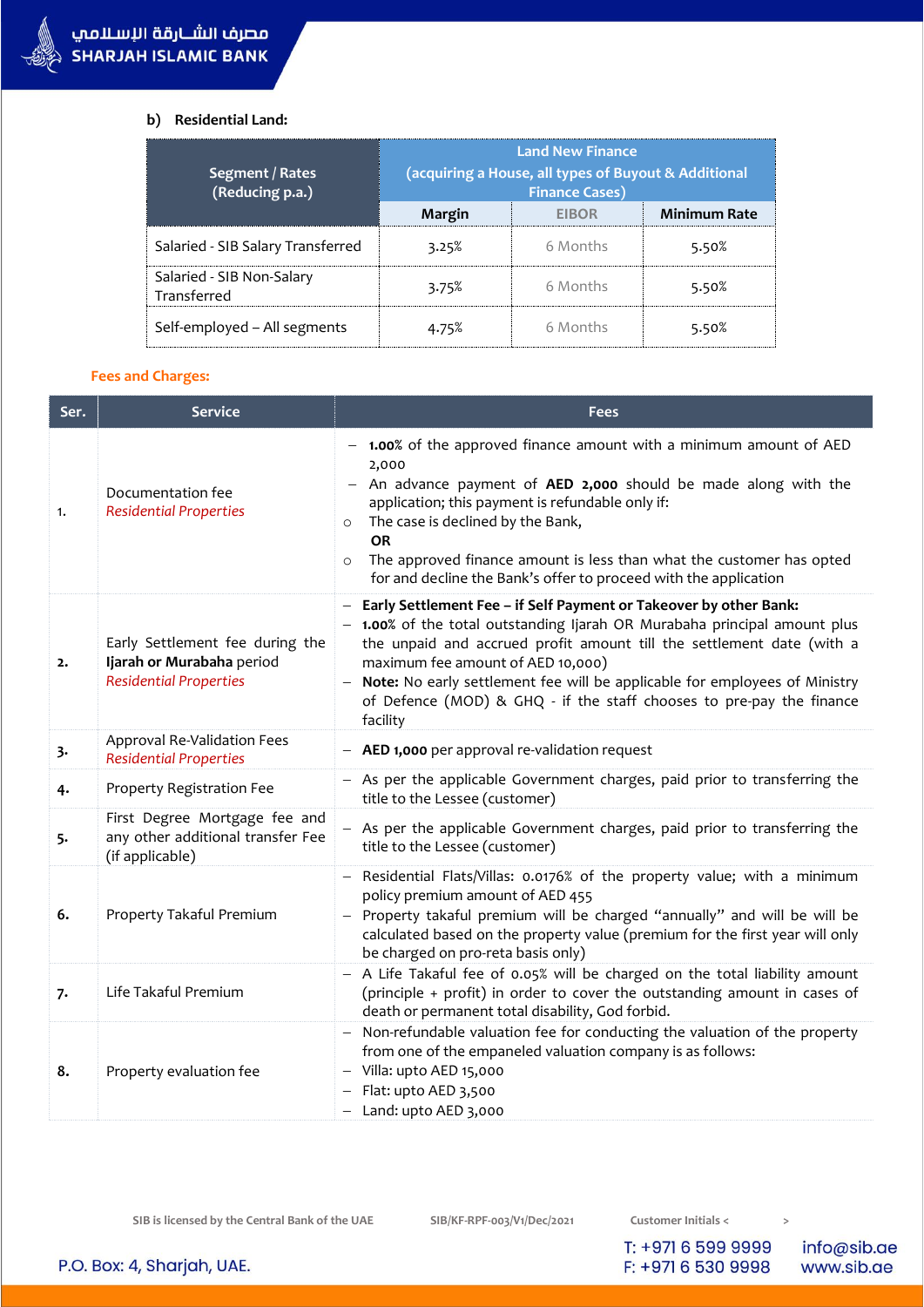#### **Notes:**

- Above mentioned fees and charges does not include the Value Added Tax (VAT)
- Any application or processing fees or approval re-validation fee or property evaluation fee that have been paid to Sharjah Islamic Bank are non-refundable
- Any Fees and Charges (whether demanded or not) will be collected from any of customer account with the Bank
- Details of our Fees and Charges are set out on the Schedule of Services and Tariffs which is available on our website: www.SIB.ae and we will also inform customers of any charge we make if they request any service
- We can change the amount of our Fees and Charges and introduce new or different Fees and Charges to reflect the cost of the work or service involved or for any other reason whatsoever. Customer will therefore need to ensure they refer to the latest Schedule of Services and Tariffs. Where we change the amount of our Fees and Charges, we will provide customers with notice as required by law and regulation

## **Approval Validity:**

- The customer shall have the right to have a Cooling-Off period, of 5 complete business days commencing from the time of signing the contract for the relevant finance, hence if the customer opted to terminate the contract within the cooling off period, the bank has to refund to it any related fees and direct costs already incurred by the customer. However, if the customer, within the cooling off period, disposed of/acted on the subject of the contract in any manner, its right in the cooling off period will cease. The customer may also waive its right in the cooling off period by its written consent. For more information, please review the relevant form issued along with the finance approval
- Upto 90 calendar days to book the finance deal which is "inclusive of 30 days of in-principal approval and 30 days of final approval"
- "In-Principal Approval": Validity will be of 30 calendar days within which customers are requested to complete other documentation requirements and submit the case to Bank for the "Final Approval" assessment and approval
- "Expired In-Principal Approval": In case 30 calendar days lapsed or re-submitting the documents after 30 calendar days for final approval; then the advance fee collected earlier will NOT be refunded NOR adjusted with the re-submitted case and customer will have to deposit new advance fee amount before re-submitting the documents to Bank for the final approval
- "Final Approval": Validity will be of 30 calendar days within which customers are requested to complete other documentation requirements and submit the case to Bank for the "contract issuance"
- "Expired Final Approval": Approval Re-validation will be required along with the fee as per respective product (AED 1,000 for residential property); if the Ijarah and other related contracts are not signed by the customer within Final Approval validity of 30 calendar days
- Expired Applications: If the Retail Real Estate finance application is not booked within 90 calendar days (does not apply on the buyout case and also cases where payment cheque is released and first degree mortgage is completed) then:
	- a) Case is to be submitted as a "Fresh Application with the fresh relevant documents" as per the relevant customer type/segment
	- b) No refund or adjustments of the advance processing fee amount paid earlier will be accepted
- Customer will have the right to get 5 complete business day's cooling off (recession) period from the time bank has approved the finance request. If for any reason customer decides not to proceed with his/her finance application after the bank has provided the approval; the bank will refund any related fees net of any reasonable and direct costs already incurred by the bank. However, customer will have the option to waive his/her right to recession period after providing his/her written consent

## **Calculation and Charging of profit:**

- We calculate profit on the daily outstanding balance of the Home Finance facility. Profit is payable monthly or as approved by the Bank
- $-$  Profit is calculated on the basis of a 360 days calendar year and accrues daily
- Fixed Introductory Profit Rate Finance:
- a) Fixed profit rate will apply to the applicable introductory period only
- b) Post introductory period: Mortgage Finance Rate is made up of two components i.e., 6 Month AED Emirates Interbank Offered Rate (EIBOR) and the SIB Margin with a applicable minimum floor rate
- Any changes to the Mortgage Finance Rate will take effect immediately. We will inform customers of the change either by email or by SMS within 30 days of the change

**SIB is licensed by the Central Bank of the UAE SIB/KF-RPF-003/V1/Dec/2021 Customer Initials < >**

info@sib.ae www.sib.ae

P.O. Box: 4, Sharjah, UAE.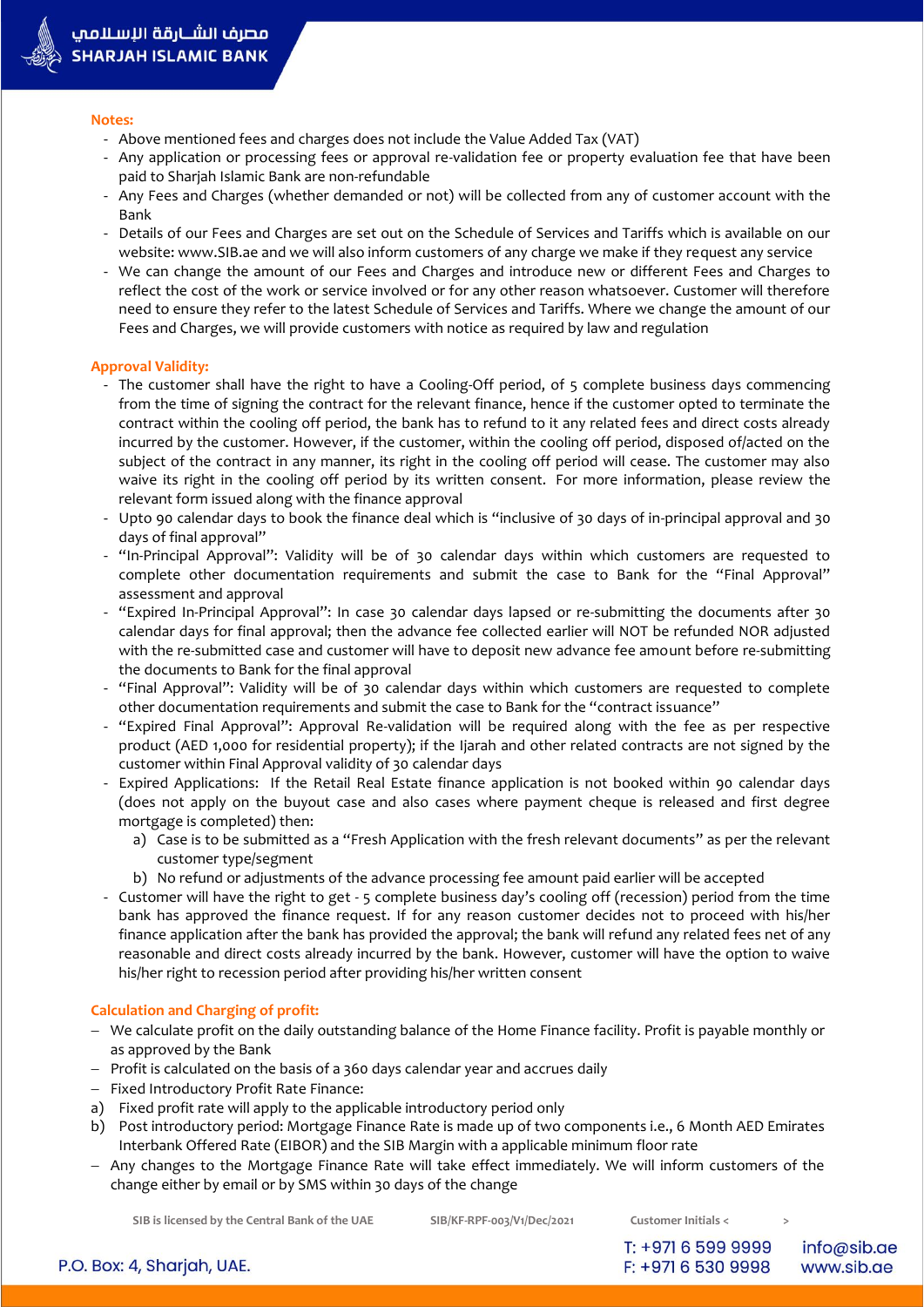- SIB Margin will be set out in the Agreement and will remain fixed for the duration of the full Repayment Period, (or in the case of a Fixed Introductory Profit Rate Finance, for the duration of the Variable Profit Rate Period), unless otherwise agreed between the Bank and customer

## **Monthly Payments:**

- Customer must make the Monthly Payments on the dates they are due until they have paid off the whole of the Home Finance outstanding balance. If at the repayment date or when the Property is sold we do not receive the whole of the Home Finance outstanding balance, customer must pay us the remaining Home Finance outstanding balance.
- Bank may vary the amount of the first or any subsequent monthly payment after giving customers with written notice through email or SM:
- a) To take account of any variation in the profit rate (for EIBOR based Home Finances or during the Variable Profit Rate Period of a Fixed Introductory Profit Rate Finance only);
- b) To take account of any additional sums that may become due from customers under the Agreement;
- c) To ensure that the Home Finance outstanding balance is repaid no later than the repayment date

- The finance amount, will be calculated as per the below illustrative example: Example: Finance amount of AED 1,000,000, Tenure of 25 years, and Profit rate of 2.99% for 1st year reducing and minimum of 5.50% from 2nd year onwards, finance details will be as follows:

| $\bullet$ | Monthly Payments (after fixed rate period)    | : AED 6,137   |
|-----------|-----------------------------------------------|---------------|
|           | • Monthly Payments (during fixed rate period) | : AED 4.763   |
|           | • Total Profit amount                         | : AED 824.548 |
|           | • Documentation Fee                           | : AED 10,000  |

# **Note: Above outlined finance details in the example are for illustrative purpose only and may vary based on customer type, segment, property type and any other factor the Bank deem suitable for as per Bank's policy**

## **Finance Termination Amount:**

Where the lease is terminated during the lease term, the termination amount shall be the aggregate of the following:

- a) Principal outstanding balance amount
- b) Accrued and unpaid profit amount as of termination date
- c) Any amount representing the costs of insurance (including any insurance undertaken on behalf of the customer in accordance with the terms of this contract) & major maintenance and taxes incurred by the Bank
- d) Early settlement amount calculated at a percentage of the outstanding balance amount set out in the above Fees and charges section
- $-$  The finance termination/early settlement amount, will be calculated as per the below illustrative example: **Example:** Finance outstanding amount of AED 2,046,153.84 with the settlement date of after 14 days:
	- Finance outstanding amount : AED 2,046,153.84
		-
	- Accrued Un-paid Profit amount : AED 30,351.29
		-
	-
	- Early Settlement Fee : AED 10,000 **(Max amount of AED 10,000 will apply)**
		- **Total Amount to Settle : AED 2,086,505.13**

**Note: Above outlined finance details in the example are for illustrative purpose only and may vary based on the settlement request, date and any other factor the Bank deem suitable for as per Bank's policy**

**Warnings: If you do not keep up your repayments/payments on time then:**

- **1- You may lose your property and may be repossessed by the Bank**
- **2- Your account will go into arrears which may affect your credit rating and may limit your ability to access/obtain financing in the future**

T: +971 6 599 9999 F: +971 6 530 9998

info@sib.ae www.sib.ae